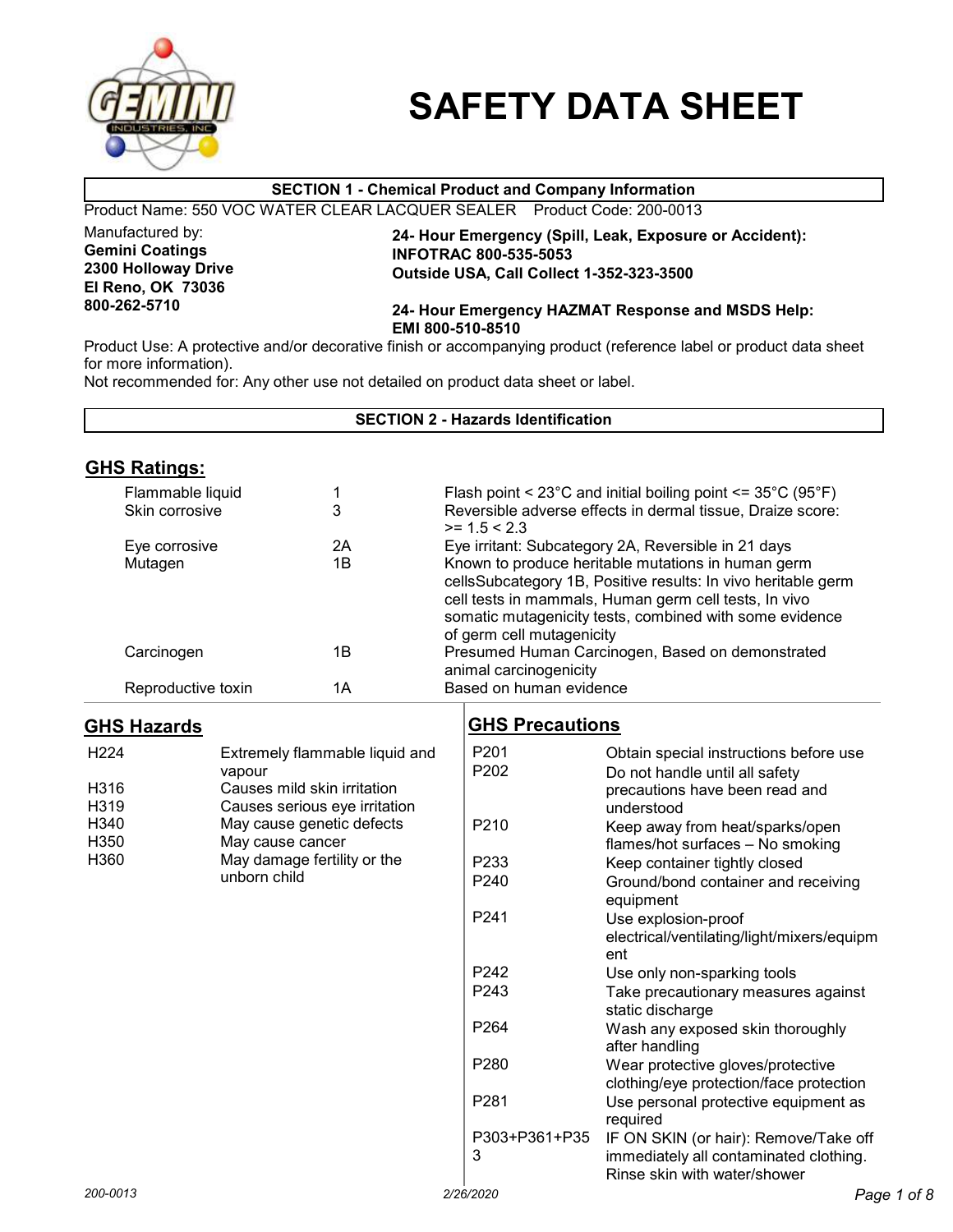| P305+P351+P33<br>8 | IF IN EYES: Rinse continuously with<br>water for several minutes. Remove<br>contact lenses if present and easy to<br>$do$ – continue rinsing          |
|--------------------|-------------------------------------------------------------------------------------------------------------------------------------------------------|
| P308+P313          | IF exposed or concerned: Get medical<br>advice/attention                                                                                              |
| P332+P313          | If skin irritation occurs: Get medical<br>advice/attention                                                                                            |
| P337+P313          | Get medical advice/attention                                                                                                                          |
| P370+P378          | In case of fire: Use the NFPA Class B<br>extinguisher for extinction                                                                                  |
| P405               | Store locked up                                                                                                                                       |
| P403+P235          | Store in a well ventilated place. Keep<br>cool                                                                                                        |
| P501               | Do not flush to sewer, watershed or<br>waterway. Dispose of product in<br>accordance with applicable local,<br>county, state and federal regulations. |
|                    |                                                                                                                                                       |

Signal Word: Danger



| <b>SECTION 3 - Composition/Information on Ingredients</b>           |                                      |                                                                                                                              |                                                                          |
|---------------------------------------------------------------------|--------------------------------------|------------------------------------------------------------------------------------------------------------------------------|--------------------------------------------------------------------------|
| Chemical Name / CAS No.                                             | <b>OSHA Exposure Limits</b>          | <b>ACGIH Exposure Limits</b>                                                                                                 | <b>Other Exposure Limits</b>                                             |
| Acetone<br>67-64-1<br>50% - 60%                                     | 1000 ppm TWA; 2400<br>mg/m3 TWA      | 500 ppm STEL<br>250 ppm TWA                                                                                                  | NIOSH: 250 ppm<br>TWA; 590 mg/m3 TWA                                     |
| n-Butyl acetate<br>123-86-4<br> 10% - 20%                           | 150 ppm TWA; 710 mg/m3<br>TWA        | 150 ppm STEL (listed<br>under Butyl acetates, all<br>isomers)<br>50 ppm TWA (listed<br>under Butyl acetates, all<br>isomers) | NIOSH: 150 ppm<br>TWA; 710 mg/m3 TWA<br>200 ppm STEL; 950<br>mg/m3 STEL  |
| Nitrocellulose<br>9004-70-0<br>5% - 10%                             |                                      |                                                                                                                              |                                                                          |
| <b>TOLUENE</b><br>108-88-3<br>5% - 10%                              | 200 ppm TWA                          | 20 ppm TWA                                                                                                                   | NIOSH: 100 ppm<br>TWA; 375 mg/m3 TWA<br>150 ppm STEL; 560<br>mg/m3 STEL  |
| <b>DOA PLASTICIZER</b><br>103-23-1<br>1% - 5%                       |                                      |                                                                                                                              |                                                                          |
| Isopropyl alcohol<br>67-63-0<br> 1% - 5%                            | 400 ppm TWA; 980 mg/m3<br><b>TWA</b> | 400 ppm STEL<br>200 ppm TWA                                                                                                  | NIOSH: 400 ppm<br>TWA; 980 mg/m3 TWA<br>500 ppm STEL; 1225<br>mg/m3 STEL |
| Propylene glycol<br>monomethyl ether acetate<br>108-65-6<br>1% - 5% |                                      |                                                                                                                              |                                                                          |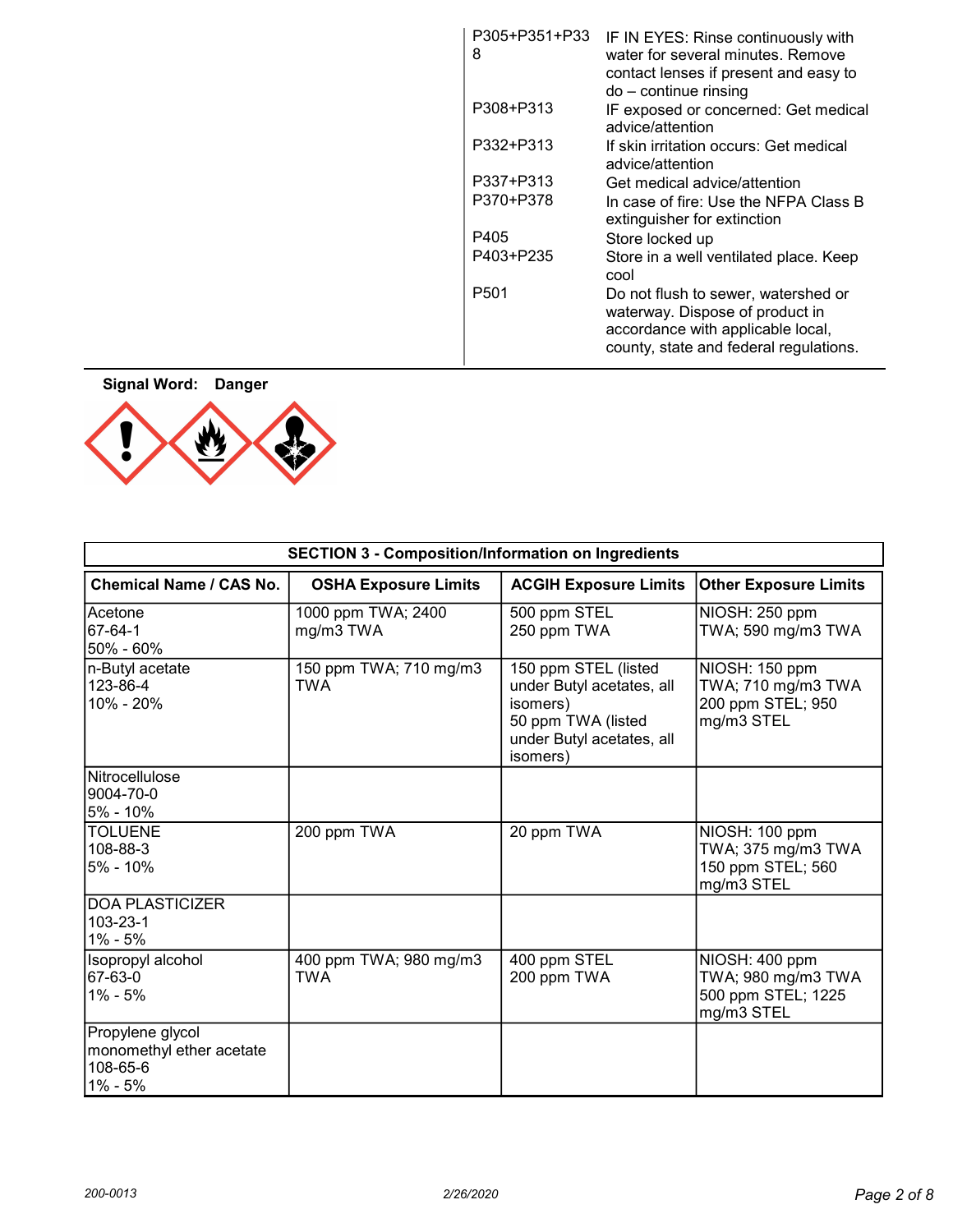| <b>ZINC STEARATE</b><br>557-05-1<br><b>1% - 5%</b>                               | 15 mg/m3 TWA (total dust);<br>5 mg/m3 TWA (respirable<br>fraction) | 10 mg/m3 TWA<br>(inhalable particulate<br>matter, listed under<br>Stearates); 3 mg/m3<br>TWA (respirable<br>particulate matter, listed<br>under Stearates) | NIOSH: 10 mg/m3<br>TWA (total dust); 5<br>mg/m3 TWA<br>(respirable dust) |
|----------------------------------------------------------------------------------|--------------------------------------------------------------------|------------------------------------------------------------------------------------------------------------------------------------------------------------|--------------------------------------------------------------------------|
| Naphtha, petroleum,<br>hydrodesulfurized heavy<br>64742-82-1<br>$ 0.1\% - 1.0\%$ |                                                                    |                                                                                                                                                            |                                                                          |
| Ethylbenzene<br>100-41-4<br>$10.1\% - 1.0\%$                                     | 100 ppm TWA; 435 mg/m3<br>TWA                                      | 20 ppm TWA                                                                                                                                                 | NIOSH: 100 ppm<br>TWA; 435 mg/m3 TWA<br>125 ppm STEL; 545<br>mg/m3 STEL  |

## SECTION 4 - First Aid Measures

Inhalation:

Remove exposed individual to fresh air and assist breathing if necessary. Seek medical attention.

Eye Contact:

Flush eyes with lukewarm water for 15 minutes. Seek medical attention immediately. Skin:

Remove contaminated clothing, wash area immediately with soap and water. See physician if irritation persists. Ingestion:

Rinse mouth out immediately. Drink 1 or 2 glasses of water to dilute. DO NOT induce vomiting. Contact physician or poison control center immediately.

## SECTION 5 - Fire Fighting Measures

## Alcohol Foam, CO2, Dry Chemical

Keep containers tightly closed. Isolate from heat, electrical equipment, sparks and open flame. Closed containers may explode when exposed to extreme heat. Do not apply to hot surfaces. Never use welding or cutting torch on or near container (even empty) because product (even residue) may ignite explosively. Liquid and vapor states of this substance are dangerous fire hazards and moderate explosion hazards when exposed to heat or flame.

Oxidation may produce carbon and nitrogen oxides.

Clear fire area of unprotected personnel. Do not enter confined space without helmet, face shield, bunker coat, gloves, rubber boots and a positive pressure NIOSH-approved self-contained breathing apparatus. A water stream can scatter flames. A spray of water may be used to cool closed containers to prevent pressure buildup and possible auto ignition or explosion when exposed to extreme heat. If water is used, fog nozzless are preferable.

Use the National Fire Protection Association Class B extinguisher.

SECTION 6 - Accidental Release Measures

Stay upwind and away from spill or leak unless wearing appropriate protective equipment. Stop and/or contain discharge if it may be done safely. Keep all sources of ignition away. Ventilate area of spill. Use non-sparking tools for clean up. Cover with inert material to reduce fumes. Keep out of drains, sewer or waterways.

If large spill occurs, alert spill response teams. Contact fire authorities. Notify local health and pollution control agencies.

## SECTION 7- Handling and Storage

## Handling:

Bond and ground metal containers when transferring liquid. Avoid free fall of liquid in excess of a few inches. Personnel should avoid inhalation of vapors. Personal contact with the product should be avoided. Should contact be made, remove saturated clothing and flush affected skin areas with water. Containers of this material may be hazardous when emptied. Since emptied containers retain product residues (vapor, liquid, and/or solid), all hazard precautions given in this sheet must be observed.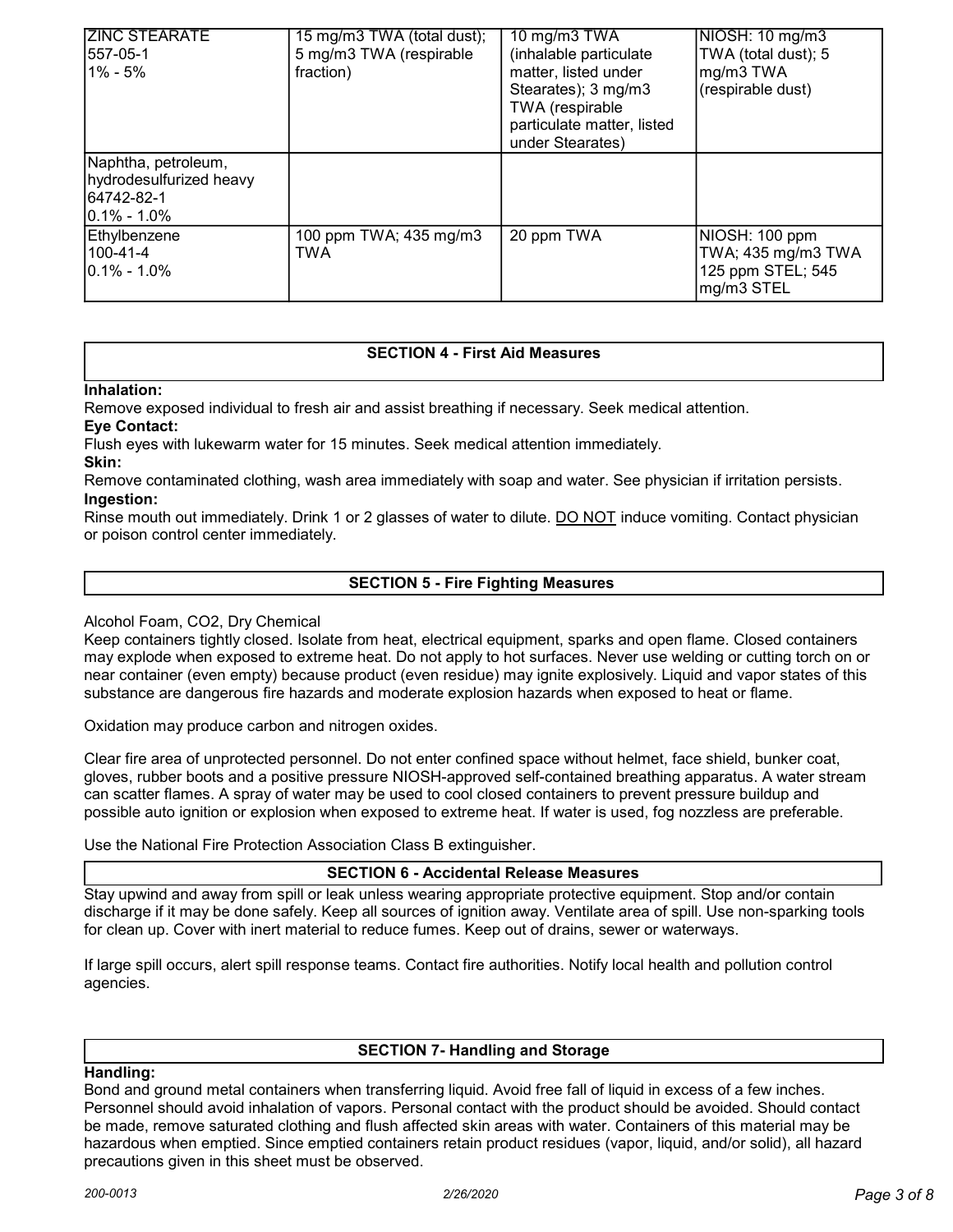## Storage:

Keep product containers cool, dry and away from sources of ignition. Use and store this product with adequate ventilation. DO NOT SMOKE in or near storage areas.

| <b>SECTION 8 - Exposure Controls/Personal Protection</b>     |                                                                    |                                                                                                                                                                                                   |                                                                          |
|--------------------------------------------------------------|--------------------------------------------------------------------|---------------------------------------------------------------------------------------------------------------------------------------------------------------------------------------------------|--------------------------------------------------------------------------|
| Chemical Name / CAS No.                                      | <b>OSHA Exposure Limits</b>                                        | <b>ACGIH Exposure Limits</b>                                                                                                                                                                      | <b>Other Exposure Limits</b>                                             |
| Acetone<br>67-64-1                                           | 1000 ppm TWA; 2400<br>mg/m3 TWA                                    | 500 ppm STEL<br>250 ppm TWA                                                                                                                                                                       | NIOSH: 250 ppm TWA;<br>590 mg/m3 TWA                                     |
| n-Butyl acetate<br>123-86-4                                  | 150 ppm TWA; 710 mg/m3<br><b>TWA</b>                               | 150 ppm STEL (listed under<br>NIOSH: 150 ppm TWA;<br>Butyl acetates, all isomers)<br>710 mg/m3 TWA<br>50 ppm TWA (listed under<br>200 ppm STEL; 950<br>Butyl acetates, all isomers)<br>mg/m3 STEL |                                                                          |
| Nitrocellulose<br>9004-70-0                                  |                                                                    |                                                                                                                                                                                                   |                                                                          |
| <b>TOLUENE</b><br>108-88-3                                   | 200 ppm TWA                                                        | 20 ppm TWA                                                                                                                                                                                        | NIOSH: 100 ppm TWA;<br>375 mg/m3 TWA<br>150 ppm STEL; 560<br>mg/m3 STEL  |
| <b>DOA PLASTICIZER</b><br>103-23-1                           |                                                                    |                                                                                                                                                                                                   |                                                                          |
| Isopropyl alcohol<br>67-63-0                                 | 400 ppm TWA; 980 mg/m3<br><b>TWA</b>                               | 400 ppm STEL<br>200 ppm TWA                                                                                                                                                                       | NIOSH: 400 ppm TWA;<br>980 mg/m3 TWA<br>500 ppm STEL; 1225<br>mg/m3 STEL |
| Propylene glycol<br>monomethyl ether acetate<br>108-65-6     |                                                                    |                                                                                                                                                                                                   |                                                                          |
| <b>ZINC STEARATE</b><br>557-05-1                             | 15 mg/m3 TWA (total dust);<br>5 mg/m3 TWA (respirable<br>fraction) | 10 mg/m3 TWA (inhalable<br>particulate matter, listed<br>under Stearates); 3 mg/m3<br>TWA (respirable particulate<br>matter, listed under<br>Stearates)                                           | NIOSH: 10 mg/m3 TWA<br>(total dust); 5 mg/m3<br>TWA (respirable dust)    |
| Naphtha, petroleum,<br>hydrodesulfurized heavy<br>64742-82-1 |                                                                    |                                                                                                                                                                                                   |                                                                          |
| Ethylbenzene<br>100-41-4                                     | 100 ppm TWA; 435 mg/m3<br><b>TWA</b>                               | 20 ppm TWA                                                                                                                                                                                        | NIOSH: 100 ppm TWA;<br>435 mg/m3 TWA<br>125 ppm STEL; 545<br>mg/m3 STEL  |

Use local exhaust as required to control vapor concentrations. Avoid prolonged or repeated breathing of vapors.

## Respiratory Protection:

If exposure exceeds TLV or PELs, use NIOSH approved respirator to prevent overexposure.

## Skin Protection:

Required for prolonged or repeated contact. Wear resistant gloves such as natural rubber, neoprene, buna N or nitrile. An apron should be worn to avoid skin contact.

## Eye Protection:

Wear splash proof googles and face shield if there is a likelihood of contact with eyes.

## Hygenic Practices

Wash hands thoroughly before eating or using the restroom. Remove contaminated clothing immediately and do not wear again until it has been properly laundered.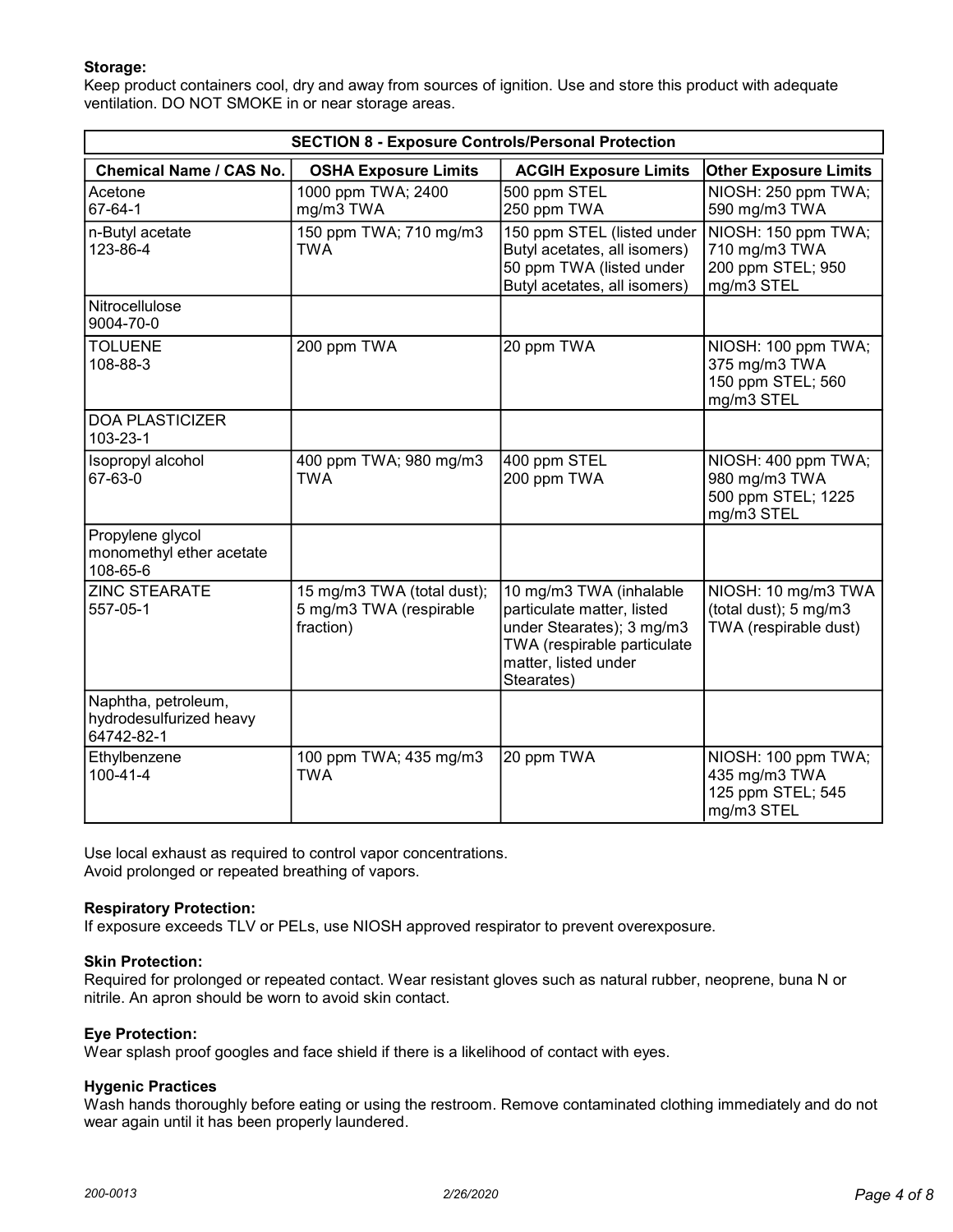SECTION 9 - Physical and Chemical Properties

| Vapor Density Heavier Than Air                   | <b>Evaporation Rate Faster than Butyl</b><br>Acetate |  |
|--------------------------------------------------|------------------------------------------------------|--|
| Boiling range: 34 - 214°C                        | Melting point: N/A                                   |  |
| Freezing point: N/A                              | <b>Flash point:</b> $32^{\circ}F,0^{\circ}C$         |  |
| Flammability: N/A                                | <b>Explosive Limits: N/A</b>                         |  |
| Autoignition temperature: 170°C                  | Decomposition temperature: N/A                       |  |
| <b>Relative Density: N/A</b>                     | Vapor Pressure N/A                                   |  |
| Odor threshold: N/A                              | pH: N/A                                              |  |
| <b>SPECIFIC GRAVITY 0.8929</b>                   | <b>Solubility: N/A</b>                               |  |
| Partition coefficient (n- N/A<br>octanol/water): | <b>Viscosity: N/A</b>                                |  |
| Grams VOC less water: N/A                        | % VOLUME VOLATILE (VOC) 25.6206                      |  |
| % WT. VOLATILE (VOC) 24.9945                     | % Pig. by wt. 2.0925                                 |  |
| Lbs VOC/Gallon Solids 10.7829                    | <b>VOLATILE WT% 75.8934</b>                          |  |
| <b>SOLIDS VOL% 17.2352</b>                       | DENSITY (Lb/Gal) 7.4355                              |  |
| SPREAD @ 1 MIL 276.4527                          | <b>HAPS (lbs/gl) 0.4905</b>                          |  |
| <b>Appearance Colored Liquid</b>                 | Odor N/A                                             |  |
| <b>Physical State Liquid</b>                     | <b>Material VOC (g/l) 222.6995</b>                   |  |
| <b>Coating VOC (g/l) 519.6488</b>                | Material VOC (Lb/GI) 1.8585                          |  |
| Coating VOC (Lb/GI) 4.3366                       |                                                      |  |
|                                                  |                                                      |  |

## SECTION 10 - Stability and Reactivity

Stability: Stable under normal conditions.

Materials to Avoid: Strong oxidizing agents, strong alkalines, strong mineral acids.

Conditions to avoid: high heat, sparks, flames, static discharge.

Hazardous Decomposition: Oxidation may produce carbon and nitrogen oxides.

Hazardous polymerization will not occur.

## SECTION 11 - Toxicological Information

## Mixture Toxicity

Inhalation Toxicity LC50: 64mg/L

## Component Toxicity

| 108-88-3 | <b>TOLUENE</b><br>Oral LD50: 2,600 mg/kg (Rat) Inhalation LC50: 13 mg/L (Rat)       |
|----------|-------------------------------------------------------------------------------------|
| 67-63-0  | Isopropyl alcohol<br>Oral LD50: 1,870 mg/kg (Rat) Dermal LD50: 4,059 mg/kg (Rabbit) |
| 100-41-4 | Ethylbenzene<br>Oral LD50: 3,500 mg/kg (Rat) Inhalation LC50: 17 mg/L (Rat)         |

## Primary Routes of Entry: Inhalation, Skin Contact, Eyes, Ingestion

### Skin:

Skin contact can cause redness, dryness or rash. Prolonged contact can cause irritation, dry skin, cracks, and dermititis.

## Ingestion: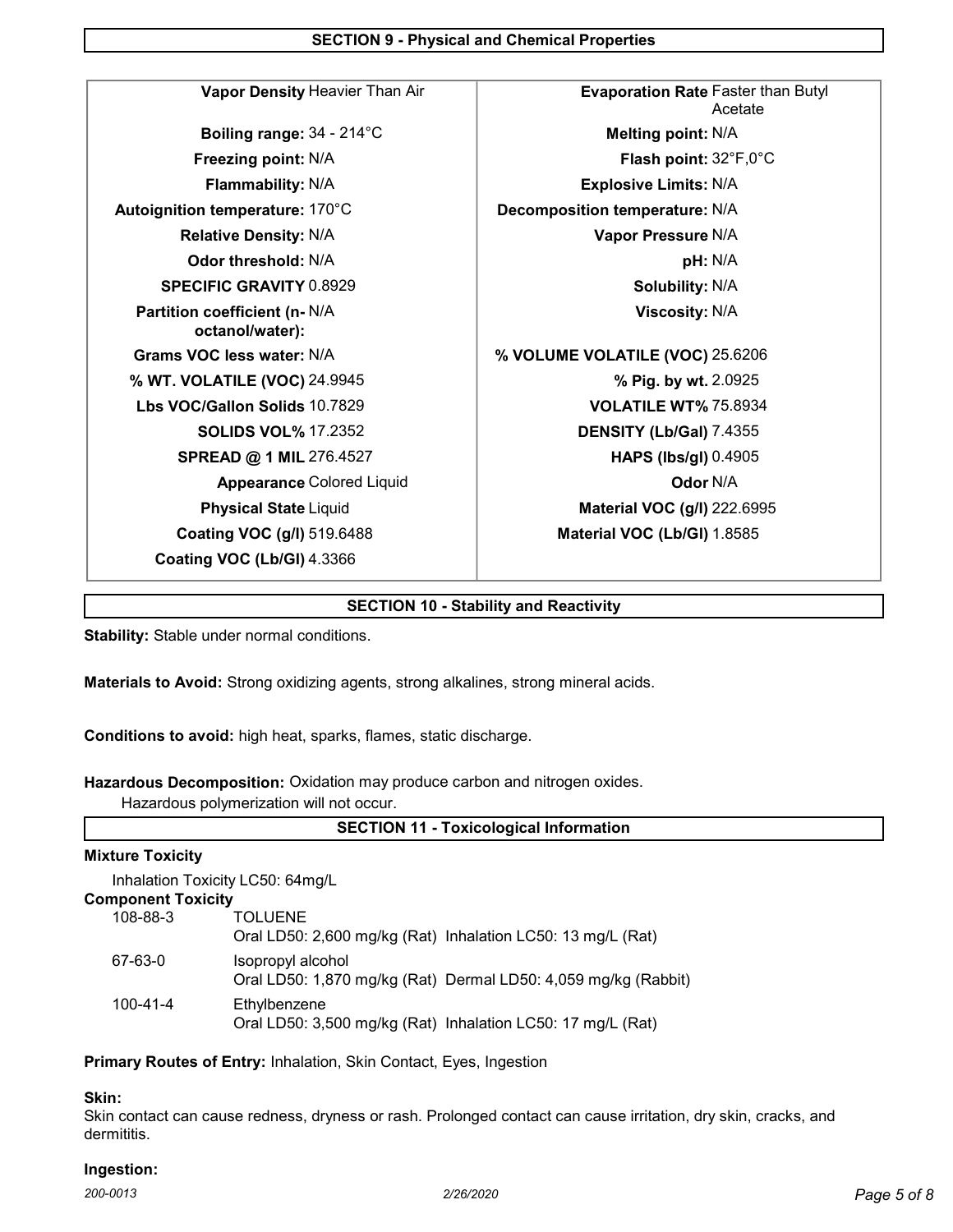Can cause vomiting, nausea, diarrhea, and gastrointestinal irritation.

## Inhalation:

Excessive inhalation of vapors can cause nasal and repiratory irritation, dizziness, weakness, fatigue, nausea, headache possible unconsciousness and even asphyxiation. High vapor concentrations or porlonged breathing of lower concentrations may result in damage to the liver, kidneys, lungs and blood forming organs. Reports have associated repeated and prolonged occupational overexposure to solvents with permanent brain and nervous system damage.

## Eyes:

Can cause irritation, redness, tearing and blurred vision.

Carcinogenicity: The following chemicals comprise 0.1% or more of this mixture and are listed and/or classified as carcinogens or potential carcinogens by NTP, IARC, OSHA (mandatory listing), or ACGIH (optional listing).

| <b>CAS Number</b> | Description                                    | % Weight        | Carcinogen Rating                                                        |
|-------------------|------------------------------------------------|-----------------|--------------------------------------------------------------------------|
| $100 - 41 - 4$    | Ethylbenzene                                   | $0.1\% - 1.0\%$ | Ethylbenzene: IARC: Possible<br>human carcinogen<br>OSHA: listed         |
| 64742-82-1        | Naphtha, petroleum,<br>hydrodesulfurized heavy | $0.1\% - 1.0\%$ | Naphtha, petroleum,<br>hydrodesulfurized heavy: EU<br>REACH: Present (P) |

## SECTION 12 - Ecological Information

## Ecological Information:

Uncontrolled release of the product may result in contamination of air, ground, waterways and/or sewers.

| <b>Component Ecotoxicity</b><br>Acetone      | LC50 96 h Oncorhynchus mykiss 4.74 - 6.33 mL/L (EPA); LC50 96 h<br>Pimephales promelas 6210 - 8120 mg/L [static] (IUCLID); LC50 96 h Lepomis<br>macrochirus 8300 mg/L (EPA)<br>EC50 48 h Daphnia magna 10294 - 17704 mg/L [Static] (EPA); EC50 48 h<br>Daphnia magna 12600 - 12700 mg/L (IUCLID)                                                                                                                                                                                                                                                                                                                                                                                                                                                                                                                                                               |
|----------------------------------------------|----------------------------------------------------------------------------------------------------------------------------------------------------------------------------------------------------------------------------------------------------------------------------------------------------------------------------------------------------------------------------------------------------------------------------------------------------------------------------------------------------------------------------------------------------------------------------------------------------------------------------------------------------------------------------------------------------------------------------------------------------------------------------------------------------------------------------------------------------------------|
| n-Butyl acetate                              | LC50 96 h Lepomis macrochirus 100 mg/L [static] (EPA); LC50 96 h<br>Pimephales promelas 17 - 19 mg/L [flow-through] (EPA)<br>EC50 72 h Desmodesmus subspicatus 674.7 mg/L (IUCLID)                                                                                                                                                                                                                                                                                                                                                                                                                                                                                                                                                                                                                                                                             |
| <b>TOLUENE</b>                               | LC50 96 h Pimephales promelas 15.22 - 19.05 mg/L [flow-through] (1 day old,<br>EPA); LC50 96 h Pimephales promelas 12.6 mg/L [static] (EPA); LC50 96 h<br>Oncorhynchus mykiss 5.89 - 7.81 mg/L [flow-through] (EPA); LC50 96 h<br>Oncorhynchus mykiss 14.1 - 17.16 mg/L [static] (EPA); LC50 96 h<br>Oncorhynchus mykiss 5.8 mg/L [semi-static] (EPA); LC50 96 h Lepomis<br>macrochirus 11.0 - 15.0 mg/L [static] (EPA); LC50 96 h Oryzias latipes 54 mg/L<br>[static] (EPA); LC50 96 h Poecilia reticulata 28.2 mg/L [semi-static] (EPA);<br>LC50 96 h Poecilia reticulata 50.87 - 70.34 mg/L [static] (EPA)<br>EC50 48 h Daphnia magna 5.46 - 9.83 mg/L [Static] (EPA); EC50 48 h Daphnia<br>magna 11.5 mg/L (IUCLID)<br>EC50 96 h Pseudokirchneriella subcapitata >433 mg/L (IUCLID); EC50 72 h<br>Pseudokirchneriella subcapitata 12.5 mg/L [static] (EPA) |
| <b>DOA PLASTICIZER</b>                       | LC50 96 h Lepomis macrochirus 0.48 - 0.85 mg/L [static] (EPA); LC50 96 h<br>Oncorhynchus mykiss 0.48 - 0.85 mg/L [static] (EPA); LC50 96 h Pimephales<br>promelas 0.48 - 0.85 mg/L [static] (EPA)<br>EC50 48 h Daphnia magna > 1.6 mg/L (IUCLID)<br>EC50 72 h Desmodesmus subspicatus >500 mg/L (IUCLID)                                                                                                                                                                                                                                                                                                                                                                                                                                                                                                                                                       |
| Isopropyl alcohol                            | LC50 96 h Pimephales promelas 9640 mg/L [flow-through] (IUCLID); LC50 96 h<br>Pimephales promelas 11130 mg/L [static] (IUCLID); LC50 96 h Lepomis<br>macrochirus >1400000 µg/L (EPA)<br>EC50 48 h Daphnia magna 13299 mg/L (IUCLID)<br>EC50 96 h Desmodesmus subspicatus >1000 mg/L (IUCLID); EC50 72 h<br>Desmodesmus subspicatus >1000 mg/L (IUCLID)                                                                                                                                                                                                                                                                                                                                                                                                                                                                                                         |
| Propylene glycol monomethyl<br>ether acetate | LC50 96 h Pimephales promelas 161 mg/L [static] (IUCLID)<br>EC50 48 h Daphnia magna >500 mg/L (IUCLID)                                                                                                                                                                                                                                                                                                                                                                                                                                                                                                                                                                                                                                                                                                                                                         |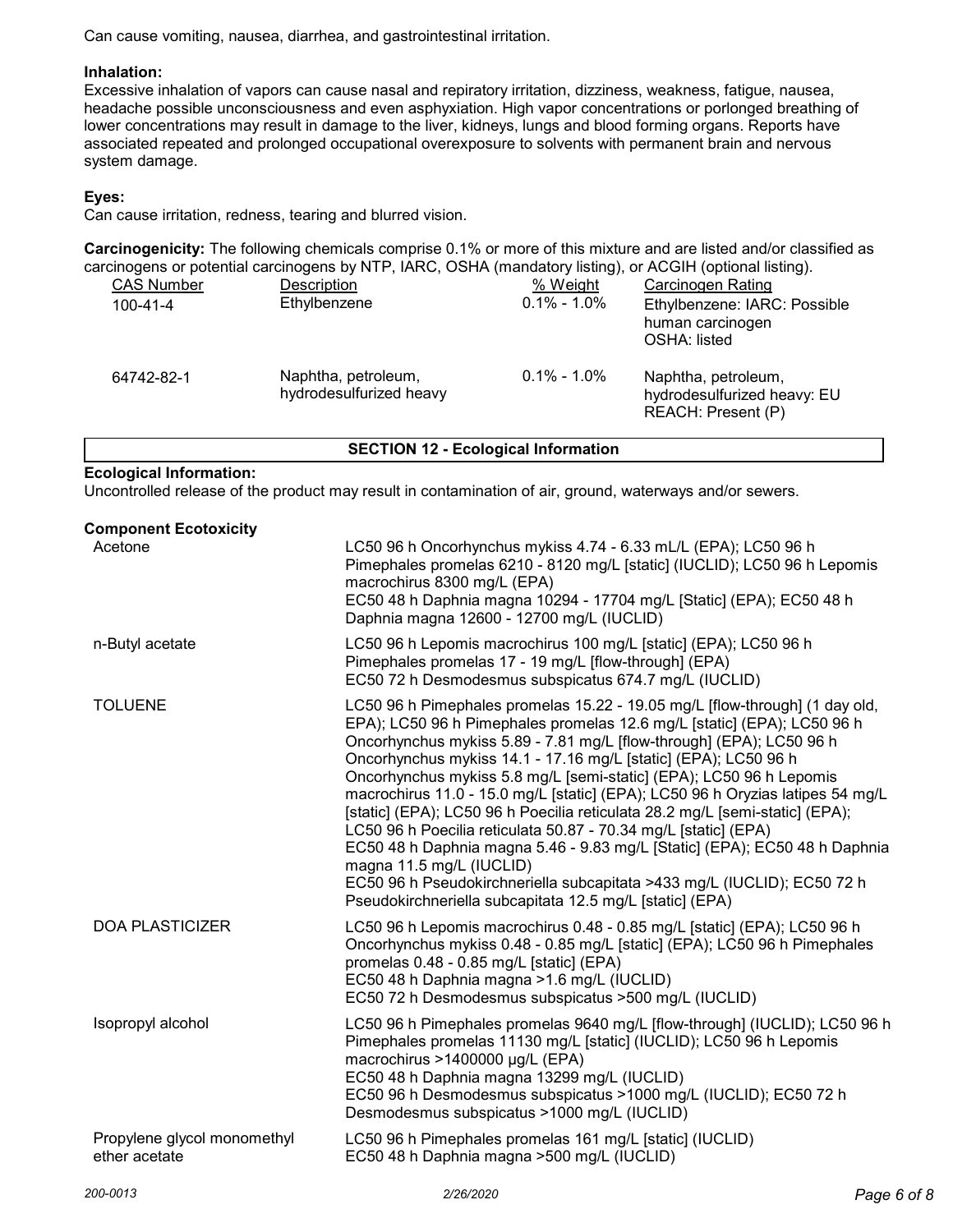Ethylbenzene LC50 96 h Oncorhynchus mykiss 11.0 - 18.0 mg/L [static] (EPA); LC50 96 h Oncorhynchus mykiss 4.2 mg/L [semi-static] (EPA); LC50 96 h Pimephales promelas 7.55 - 11 mg/L [flow-through] (EPA); LC50 96 h Lepomis macrochirus 32 mg/L [static] (EPA); LC50 96 h Pimephales promelas 9.1 - 15.6 mg/L [static] (EPA); LC50 96 h Poecilia reticulata 9.6 mg/L [static] (EPA) EC50 48 h Daphnia magna 1.8 - 2.4 mg/L (IUCLID) EC50 72 h Pseudokirchneriella subcapitata 4.6 mg/L (IUCLID); EC50 96 h Pseudokirchneriella subcapitata >438 mg/L (IUCLID); EC50 72 h Pseudokirchneriella subcapitata 2.6 - 11.3 mg/L [static] (EPA); EC50 96 h Pseudokirchneriella subcapitata 1.7 - 7.6 mg/L [static] (EPA)

#### SECTION 13 - Disposal Considerations

Do not flush to sewer, watershed or waterway. Dispose of product in accordance with applicable local, county, state and federal regulations. See Section 8 for information on exposure control and necessary personal protective equipment.

## SECTION 14 - Transportation Information

Ship according to the Department of Transportation (DOT) 49 CFR regulations.

**Agency** Proper Shipping Name Name UN Number Packing Group Hazard Class DOT PAINT PAINT NOT BEEN UNITED STATES OF THE UNITED STATES OF THE UNITED STATES OF THE UNITED STATES OF THE U

Freight Class: 55

## SECTION 15 - Regulatory Information

## California Proposition 65 (Safe Drinking Water and Toxic Enforcement Act of 1986):

This product contains the follosing listed substances known to the State of California to cause cancer, birth defects or other reproductive harm, at levels which would require a warning under the statute.

100-41-4 Ethylbenzene

108-88-3 TOLUENE

## The following ingredients are listed in the TSCA Section 8(b) Inventory (Hydrated forms of chemical substances

are exempt from the inventory as mixtures; the anhydrous chemical substances, however, are reportable for the Inventory): 100-41-4 Ethylbenzene

64742-82-1 Naphtha, petroleum, hydrodesulfurized heavy 557-05-1 ZINC STEARATE 108-65-6 Propylene glycol monomethyl ether acetate 67-63-0 Isopropyl alcohol 103-23-1 DOA PLASTICIZER 108-88-3 TOLUENE 9004-70-0 Nitrocellulose 123-86-4 n-Butyl acetate 67-64-1 Acetone

US CAA Section 112 Hazardous Air Pollutants (HAPs) List

100-41-4 Ethylbenzene 108-88-3 TOLUENE

US EPCRA (SARA Title III) Section 313 - Toxic Chemical:

100-41-4 Ethylbenzene 67-63-0 Isopropyl alcohol 108-88-3 TOLUENE

#### Hazardous Material Information System (HMIS)